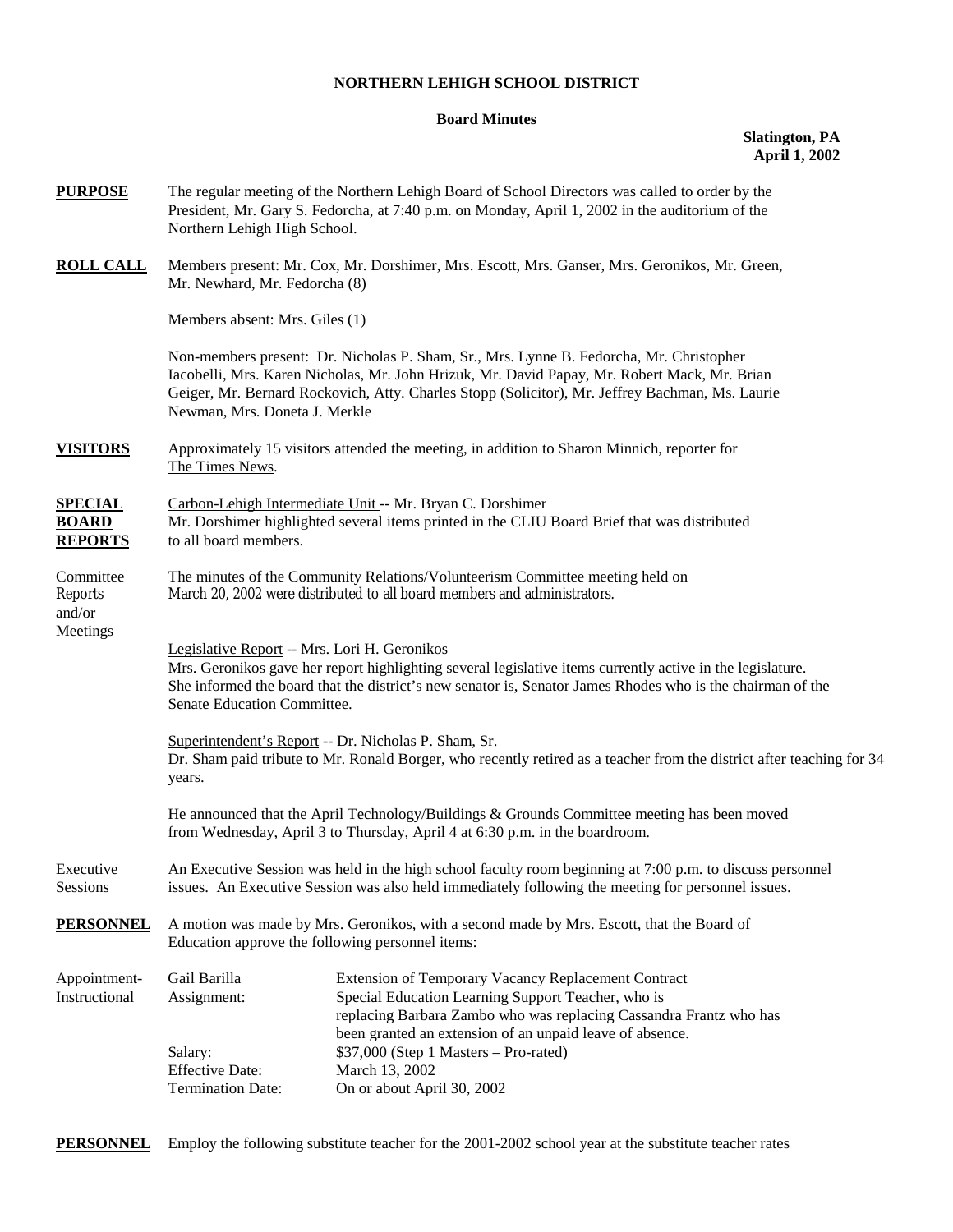| <b>Board Minutes</b>                       |                                                                                                                                                                                                                                                                                                                                                                                                                                                                                                                                                                                                                                                                                                                                                                                                                                                                                                                | $-2-$                                                                                                                                                                                                                                                 | April 1, 2002 |  |  |
|--------------------------------------------|----------------------------------------------------------------------------------------------------------------------------------------------------------------------------------------------------------------------------------------------------------------------------------------------------------------------------------------------------------------------------------------------------------------------------------------------------------------------------------------------------------------------------------------------------------------------------------------------------------------------------------------------------------------------------------------------------------------------------------------------------------------------------------------------------------------------------------------------------------------------------------------------------------------|-------------------------------------------------------------------------------------------------------------------------------------------------------------------------------------------------------------------------------------------------------|---------------|--|--|
| (Con't.)<br>Substitutes -<br>Instructional |                                                                                                                                                                                                                                                                                                                                                                                                                                                                                                                                                                                                                                                                                                                                                                                                                                                                                                                | of \$70.00 for 1-10 non-consecutive days; \$80.00 for 11-20 non-consecutive days; and \$90.00 for<br>$21+$ non-consecutive days:                                                                                                                      |               |  |  |
|                                            |                                                                                                                                                                                                                                                                                                                                                                                                                                                                                                                                                                                                                                                                                                                                                                                                                                                                                                                | Julie Smith - Elementary Education K-6<br>Beth A. Trexler - School Nurse                                                                                                                                                                              |               |  |  |
| Non-<br>Instructional                      |                                                                                                                                                                                                                                                                                                                                                                                                                                                                                                                                                                                                                                                                                                                                                                                                                                                                                                                | Employ the following substitute instructional aide for the 2001-2002 school year at the substitute<br>rate of \$7.25 per hour: Tina Williams                                                                                                          |               |  |  |
|                                            |                                                                                                                                                                                                                                                                                                                                                                                                                                                                                                                                                                                                                                                                                                                                                                                                                                                                                                                | Employ the following substitute secretary for the 2001-2002 school year at the substitute rate of \$7.25<br>per hour: Tina Williams                                                                                                                   |               |  |  |
|                                            |                                                                                                                                                                                                                                                                                                                                                                                                                                                                                                                                                                                                                                                                                                                                                                                                                                                                                                                | Employ the following substitute cafeteria worker for the 2001-2002 school year at the substitute rate<br>of \$7.25 per hour: Tina Williams                                                                                                            |               |  |  |
| Asst. Varsity<br>Coach                     |                                                                                                                                                                                                                                                                                                                                                                                                                                                                                                                                                                                                                                                                                                                                                                                                                                                                                                                | Approve to appoint Angela Scolaro to the position of Assistant Varsity Girls' Soccer Coach for the Spring Girls'<br>Soccer 2003 season at a stipend of \$2500.                                                                                        |               |  |  |
| Asst. Varsity<br>Boys' Soccer<br>Coach     | Approve to appoint Douglas Keichel to the position of Assistant Varsity Boys' Soccer Coach for Fall 2002<br>season at a stipend of \$2500.                                                                                                                                                                                                                                                                                                                                                                                                                                                                                                                                                                                                                                                                                                                                                                     |                                                                                                                                                                                                                                                       |               |  |  |
| <b>Unpaid Leave</b>                        |                                                                                                                                                                                                                                                                                                                                                                                                                                                                                                                                                                                                                                                                                                                                                                                                                                                                                                                | Approve the request of Susan Mendes to take a five-day leave of absence from May 13 to 17, 2002. Her request<br>will not be considered a precedent for future requests per correspondence received from the Northern Lehigh<br>Education Association. |               |  |  |
|                                            | Co-Curricular Appointments for 2002-2003*<br>Head Football Coach - James Tkach<br><b>Assistant Football Coach - Samuel Bonner</b><br>Assistant Football Coach - Steve Hluschak<br>Assistant Football Coach – Dennis Rose<br>Assistant Football Coach – Glenn Serfass<br>Assistant Football Coach - Richard Snell<br>Assistant Football Coach - Joseph Tout<br>Head Cross Country Coach - David Oertner<br><b>Assistant Cross Country Coach - Beth Case</b><br>Head Field Hockey Coach - Mary Redline<br>Assistant Field Hockey Coach - Jessica Schoenberger<br>Senior High Fall Intramural - Renee Evans - Tennis<br>Senior High Fall Intramural - Todd Herzog - Weightlifting/Indoor Floor Tennis<br>Senior High Fall Intramural - David Redline -- Basketball<br>Majorette/Band Front Director - Lauren Zielinski<br>*The stipend will be determined when a new Collective Bargaining Agreement is approved. |                                                                                                                                                                                                                                                       |               |  |  |
|                                            | YEA:<br>NAY:                                                                                                                                                                                                                                                                                                                                                                                                                                                                                                                                                                                                                                                                                                                                                                                                                                                                                                   | Mr. Cox, Mr. Dorshimer, Mrs. Escott, Mrs. Ganser, Mrs. Geronikos, Mr. Green,<br>Mr. Newhard, Mr. Fedorcha (8)<br>None $(0)$                                                                                                                           |               |  |  |

**POLICY** A motion was made by Mr. Dorshimer, with a second made by Mr. Cox, that the Board of Education approve the following items listed under Policy: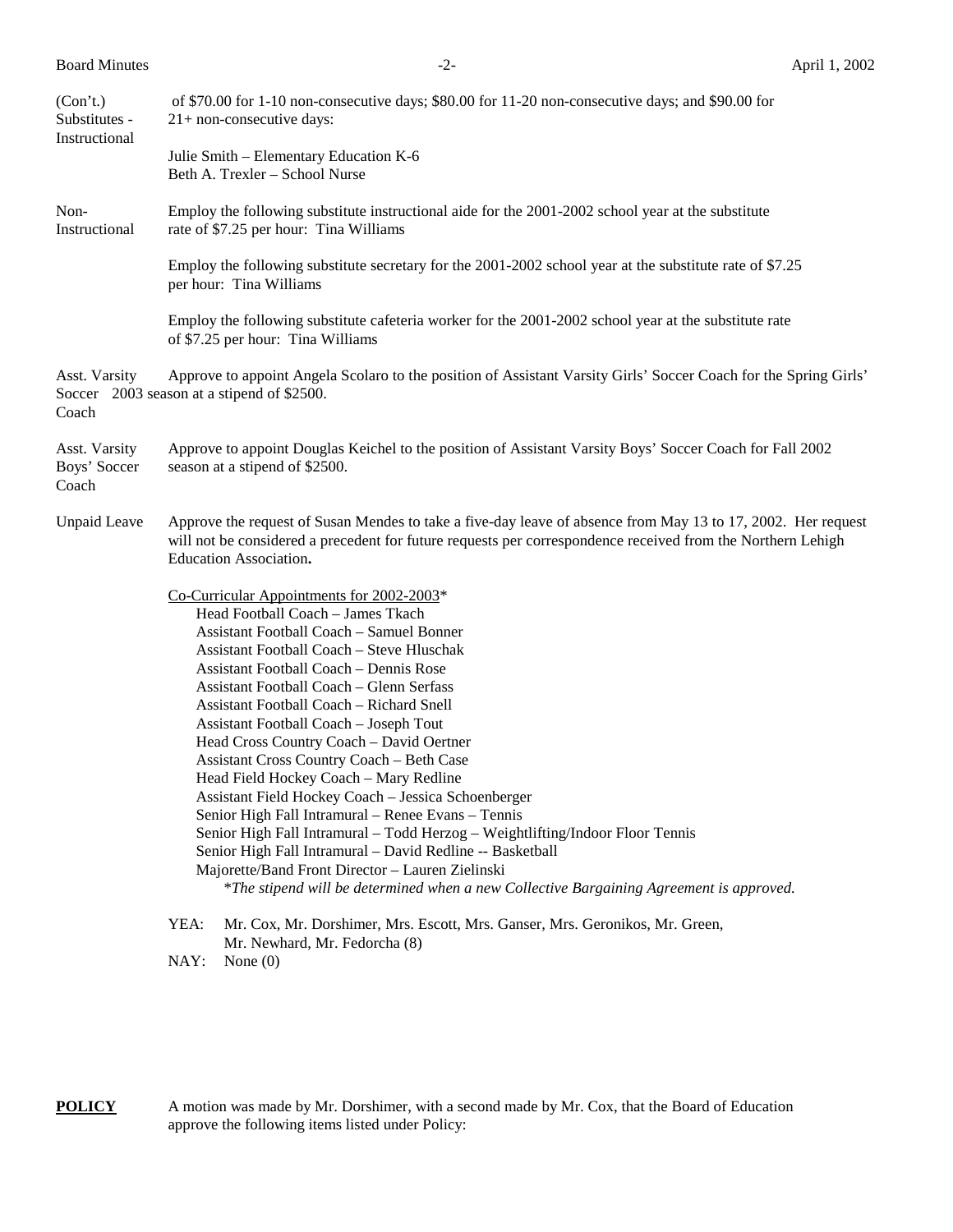Board Minutes **-3**- April 1, 2002

Conferences Approve the request of David Clemmer to attend the PA School Librarians Association 29<sup>th</sup> Annual Conference on April 18-20, 2002 in Hershey, PA. Expenses include \$220.00 for registration, \$40.00 for meals, \$36.00 for travel, \$271.00 for lodging, \$10.00 for miscellaneous expenses, for a total cost of \$577.00 plus the cost of a substitute teacher for one day and will be paid for through Curriculum and Instruction funds.

> Approve the request of Todd Herzog, Susan Strubinger, Jane Kutney, Denise Papay, Joanne Perich, Debra Sanek, Claire Heim, Barbara Mantz, EdithAnn Fella, and Marilyn Steckel, to attend a Bureau of Education and Research conference on May 16, 2002 in Allentown. Expenses for this conference include \$135.00 each for registration, \$18.00 for travel for a total cost of \$1368.00 plus the cost of eight substitute teachers for the day and will be paid for through Title I funds.

> Approve the request of Laurie Newman to attend the  $30<sup>th</sup>$  Annual Education Law Conference at Lehigh University in Bethlehem, PA on May 10, 2002. Expenses for this conference include \$115.00 for registration and will be paid for through IDEA funds.

> Approve the request of Terry Jenkins to attend the PA Music Educators Association Convention on April 18 and 19, 2002 in Philadelphia, PA. Expenses for this in-service conference include \$75.00 for registration, \$49.00 for travel for a total cost of \$114.00 plus the cost of a substitute teacher for one day.

> Approve the request of Debra Siglin and Susan Mendes to attend a Bureau of Education & Research conference in King of Prussia on May 7, 2002. Expenses for this conference include \$175.00 each for registration for a total of \$350.00 plus the cost of two substitute teachers for one the day.

| <b>NLHS</b> Student<br>Activities Acct.<br><b>Fund Statement</b>    | Approve the Northern Lehigh High School Student Activities Account Fund Statement for the<br>month of February 2002.                                                                                                                                                                                                                                                                                                                                                               |  |  |  |
|---------------------------------------------------------------------|------------------------------------------------------------------------------------------------------------------------------------------------------------------------------------------------------------------------------------------------------------------------------------------------------------------------------------------------------------------------------------------------------------------------------------------------------------------------------------|--|--|--|
|                                                                     | Mr. Cox, Mr. Dorshimer, Mrs. Escott, Mrs. Ganser, Mrs. Geronikos, Mr. Green,<br>YEA:<br>Mr. Newhard, Mr. Fedorcha (8)                                                                                                                                                                                                                                                                                                                                                              |  |  |  |
|                                                                     | NAY:<br>None $(0)$                                                                                                                                                                                                                                                                                                                                                                                                                                                                 |  |  |  |
| <b>CURRICU-</b><br><b>LUM AND</b><br><b>INSTRUC-</b><br><b>TION</b> | A motion was made by Mr. Newhard, with a second made by Mr. Green, that the Northern Lehigh<br>Board of School Directors approve the Northern Lehigh School District 2002-2003<br>School Calendar, as presented. (See Attached)                                                                                                                                                                                                                                                    |  |  |  |
| 2002-2003<br>NLSD School                                            | Mr. Cox, Mr. Dorshimer, Mrs. Escott, Mrs. Ganser, Mrs. Geronikos, Mr. Green,<br>YEA:<br>Mr. Newhard, Mr. Fedorcha (8)                                                                                                                                                                                                                                                                                                                                                              |  |  |  |
| Calendar                                                            | NAY:<br>None $(0)$                                                                                                                                                                                                                                                                                                                                                                                                                                                                 |  |  |  |
| <b>OLD</b><br><b>BUSINESS</b>                                       | A motion was made by Mrs. Geronikos, with a second made by Mrs. Ganser, that the Board of<br>Education approve to appoint Benjamin L. Pratt, Esq. to replace Harrison Sanders, Esq. as the<br>Chief Negotiator between the Northern Lehigh School District Board of Education and the Northern<br>Lehigh Education Association at a cost of \$85.00 per hour, which will include all work in conjunction<br>with negotiations and will be capped at \$10,000.00 per calendar year. |  |  |  |
|                                                                     | Mr. Cox, Mr. Dorshimer, Mrs. Escott, Mrs. Ganser, Mrs. Geronikos, Mr. Green,<br>YEA:<br>Mr. Newhard, Mr. Fedorcha (8)                                                                                                                                                                                                                                                                                                                                                              |  |  |  |
|                                                                     | NAY:<br>None $(0)$                                                                                                                                                                                                                                                                                                                                                                                                                                                                 |  |  |  |

**FINANCIAL** A motion was made by Mr. Cox, with a second made by Mr. Dorshimer, that the Board of Education approve the following financial items:

Capital Reserve Approve payment of bills from the Capital Reserve #1 Account, as presented. #1 Bills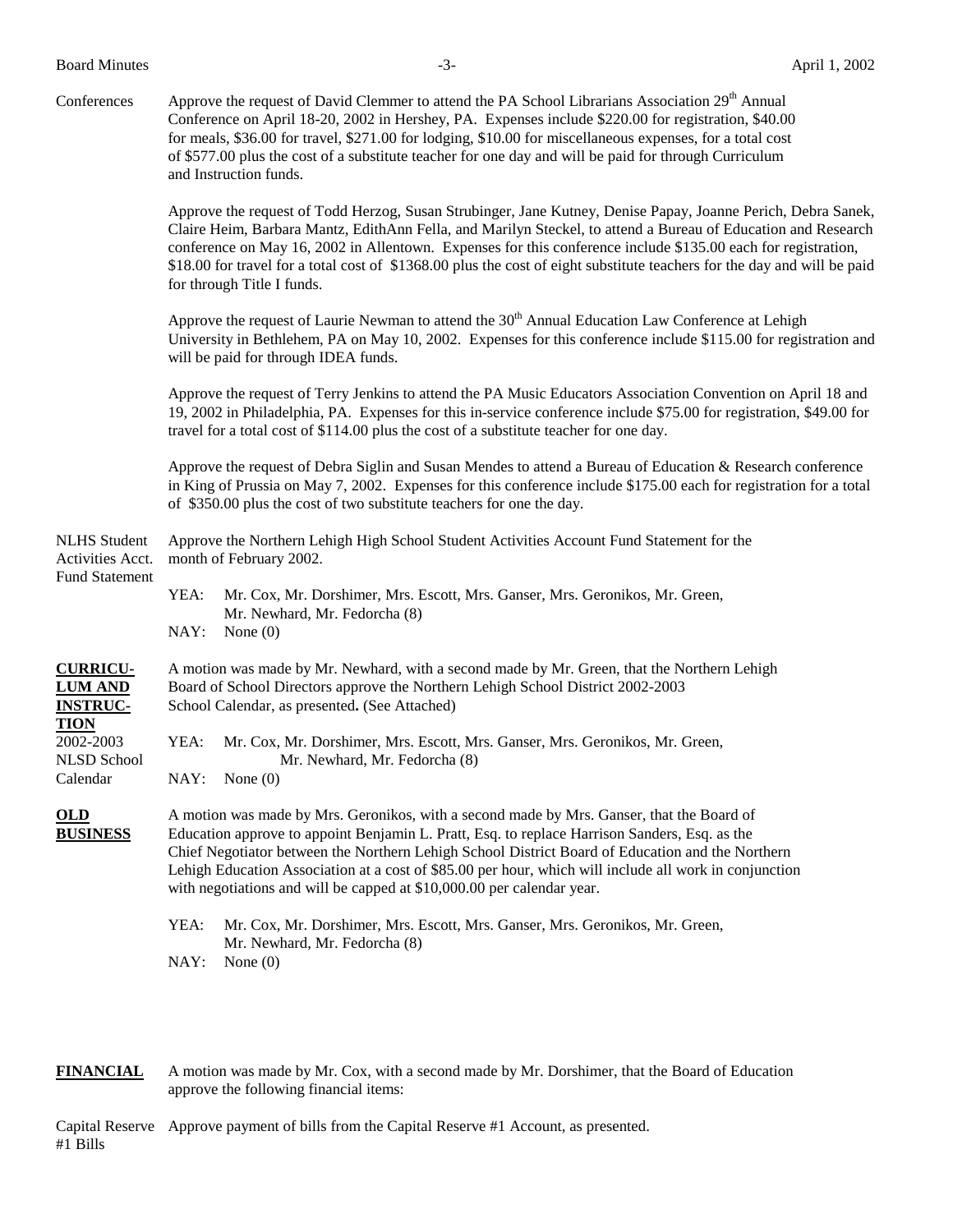| Construction<br><b>Account Bills</b>                                                             | Approve payment of bills from the Construction Account, as presented.                                                                                                                                                                                                                                                                                                                                                                                                                                      |                                                                                                   |  |  |  |
|--------------------------------------------------------------------------------------------------|------------------------------------------------------------------------------------------------------------------------------------------------------------------------------------------------------------------------------------------------------------------------------------------------------------------------------------------------------------------------------------------------------------------------------------------------------------------------------------------------------------|---------------------------------------------------------------------------------------------------|--|--|--|
| Extended<br>Construction<br><b>Bills</b>                                                         | Approve payment of bills from the Extended Construction Account, as presented.                                                                                                                                                                                                                                                                                                                                                                                                                             |                                                                                                   |  |  |  |
| Portfolio<br>Summary                                                                             | Approve the Arthurs Lestrange Cash Management Portfolio for the month of February 2002.                                                                                                                                                                                                                                                                                                                                                                                                                    |                                                                                                   |  |  |  |
| <b>PLANCON</b><br><b>PART I</b>                                                                  | Approve the submission of PLANCON PART I for the Northern Lehigh Middle School roof project.                                                                                                                                                                                                                                                                                                                                                                                                               |                                                                                                   |  |  |  |
| Solicit Bids<br>For Supplies,<br>Unleaded Gas,<br>Diesel /Fuel &<br>#2 Heating Fuel Art Supplies | Approve to authorize the proper officials to solicit bids for the following supplies for the 2002-2003 school year:                                                                                                                                                                                                                                                                                                                                                                                        |                                                                                                   |  |  |  |
|                                                                                                  | <b>General Supplies</b><br><b>Lumber Supplies</b><br><b>Unleaded Gasoline</b>                                                                                                                                                                                                                                                                                                                                                                                                                              | <b>Industrial Art Supplies</b><br><b>Physical Education Supplies</b><br>Diesel<br>#2 Heating Fuel |  |  |  |
| Powermatic                                                                                       | Sale Of Millrite-Authorize the Business Office to advertise for sale the Millrite-Powermatic metal milling machine that is<br>located in the high school technical education room.                                                                                                                                                                                                                                                                                                                         |                                                                                                   |  |  |  |
| <b>Extend Trans-</b><br>portation<br><b>Contract For</b><br>Two Years                            | Authorize a two-year extension to the transportation contract that will expire on June 30, 2002 with<br>Laidlaw Trasit Incorporated. Daily renewal rates for bus runs and the contract extension agreement are<br>attached for review. Please note that the daily run rates will increase by 4.5% for public transportation and<br>4.2% for non-public transportation.                                                                                                                                     |                                                                                                   |  |  |  |
| Solicit Bids For<br><b>Stage Curtains</b>                                                        | Authorize the business office to solicit bids for the high school, middle school, and Slatington Elementary<br>stage curtain replacements. The middle school curtain will be paid from the Construction Fund account<br>and the high school curtain will be funded from either construction funds or the Capital Reserve #1 Fund.<br>The Slatington curtain will be paid from the Capital Reserve #1 Fund.                                                                                                 |                                                                                                   |  |  |  |
| Approve Audit<br>Firm For 2001-<br>2002 School<br>Year Audit                                     | Approve the local Certified Public Accountant auditing proposal provided by Hutchinson, Gorman, &<br>Freeh, P.C. for the 2001-2002 school year audits. The base fee is \$11,900 and the Federal Single Audit<br>will cost an additional \$2,150. The base fee last year was \$10,400 and the single audit cost \$2,050. This is<br>a total increase of \$1,600 or 12.86% over last year's amount. Reasons cited for the increase include GASB<br>34, two new bond issues, and additional lease agreements. |                                                                                                   |  |  |  |
| Real Estate<br>Tax Refund                                                                        | Approve a \$31.49 real estate tax refund to Charles and Lynette Romig of 4919 Park Avenue, Slatington,<br>PA 18080. The Lehigh County Assessment Office reduced the assessed value of their property from<br>\$37,250 to \$35,750.                                                                                                                                                                                                                                                                         |                                                                                                   |  |  |  |

## **FINANCIAL** (Con't.)

Adjust 2001-02 Approve to adjust the 2001-2002 General Fund Budget to include the following revenues and expenses General Fund related to additional grants: related to additional grants: Budget

## **PA STATE FUNDS**: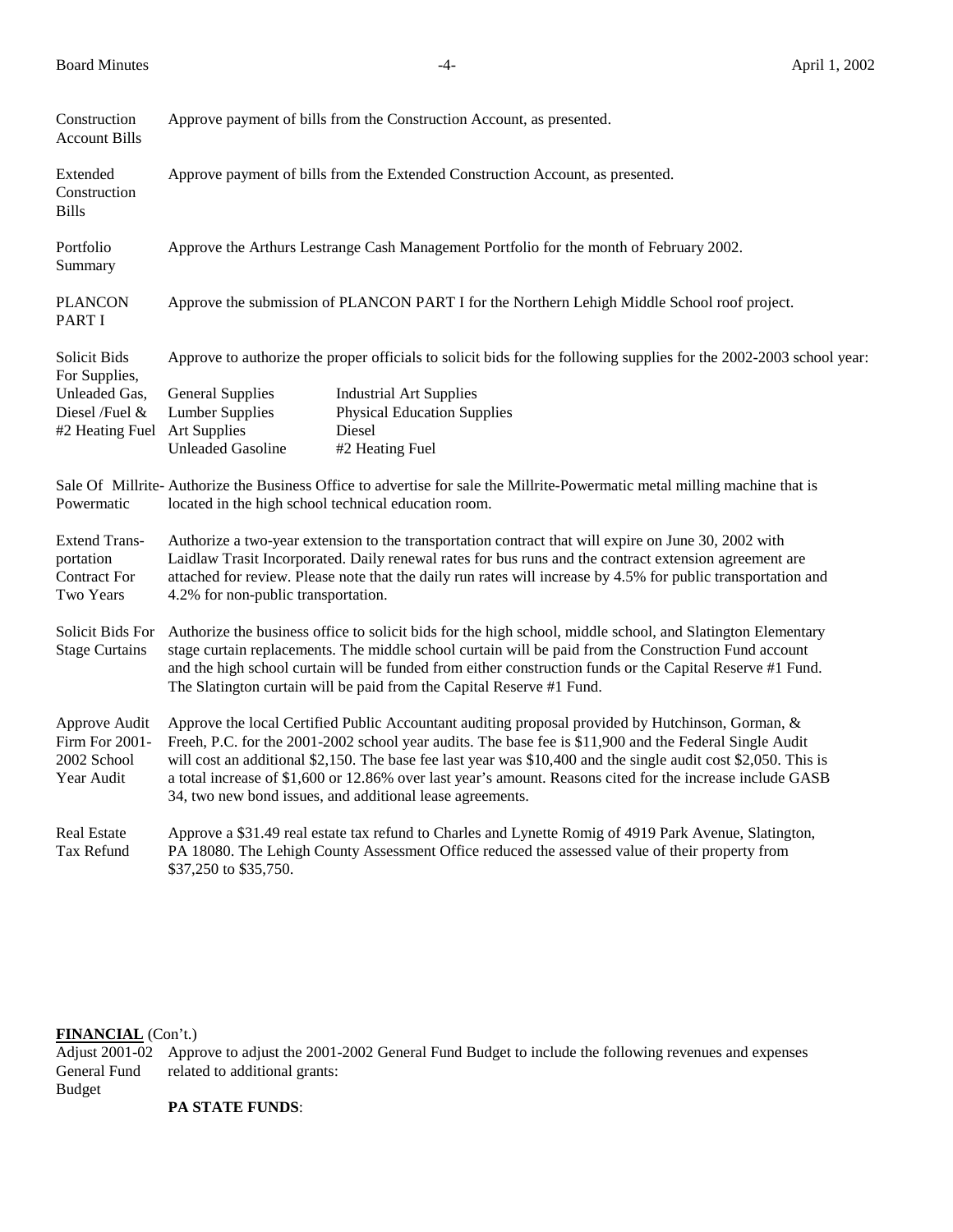**OF**

# *Additional Revenues* 10-7150-000-204 PSSA Incentive Funding 2001-02 School Year \$19,824 Total Increases \$19,824 Expenditures of Additional Revenues 10-2270-320-204-000-02 Staff Development Professional Services \$9,912 10-2270-610-204-000-02 Staff Development Supplies \$4,956 10-2270-890-204-000-02 Staff Development Misc. Expenses \$4,956 Total \$19,824 **FEDERAL FUNDS** Additional Revenues 10-8514-000-440-000-02 Title I Revenues \$7,792 Total Increases \$7,792 *Expenditures of Additional Revenues* 10-1490-610-440-000-02 Title I Supplies \$7,792 Total \$7,792 Budgetary Approve the following budgetary transfers as presented: Transfer FROM: 10-2750-513 \$7,500 TO:  $10-2600-432-000-10-21$  \$7,500 YEA: Mr. Cox, Mr. Dorshimer, Mrs. Escott, Mrs. Ganser, Mrs. Geronikos, Mr. Green, Mr. Newhard, Mr. Fedorcha (8) NAY: None (0) **CORRES-** All board members received copies of the minutes of the Carbon Lehigh Intermediate Unit Board of **PONDENCE** Directors meeting held on February 21, 2002 and the minutes of the Washington Township Board of Supervisors meeting held on February 12, 2002. **INFORM-** Notification has been received from the Pennsylvania Department of Education of their approval of **ATION** PlanCon H, Project Financing for Additions and Partial Alterations for the high school. Copies of these documents and appended materials have been entered into the official minutes of this meeting. Notification has been received from the Pennsylvania Department of Education of their approval of PlanCon H, Project Financing for Maximum Reimbursable Formula Amount for the middle school. Copies of these documents and appended materials have been entered into the official minutes of this meeting. Notification has been received from the Pennsylvania Department of Education that our Request for Section 1504 (Act 80) Exception for the 2001-2002 school year has been approved. **INFORM-** Information regarding Resolution Act 9 of 2001was distributed to all board members**. ATION** Information regarding Technology Leadership Academies for School Board Directors was distributed to all board members. **RECOG-** David Oertner – Washington Township – Asked whether the board was considering reconfiguring **NITION** the structure of the elementary schools.